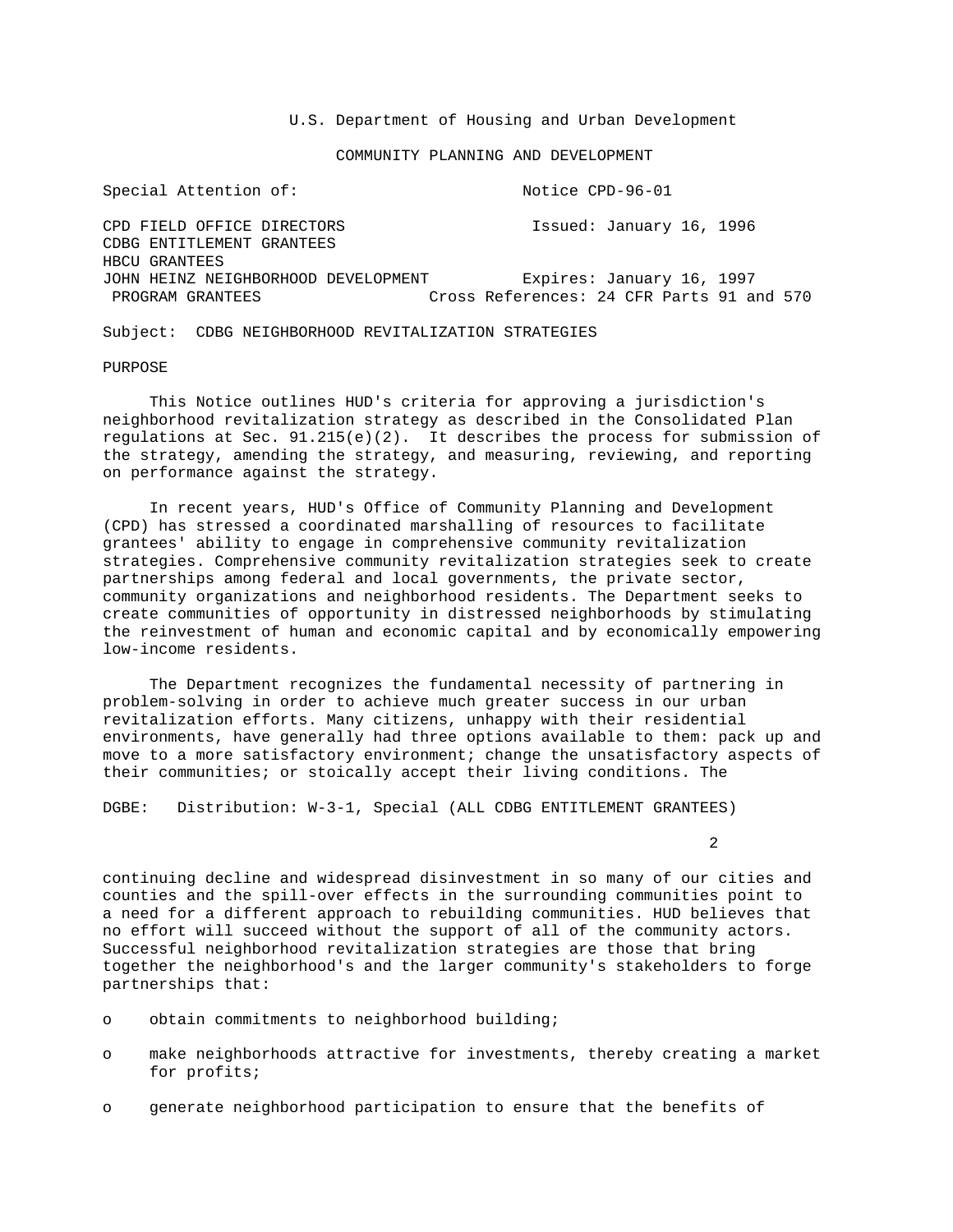economic activity are reinvested in the neighborhood for long-term community development;

- o support the use of neighborhood intermediary institutions (e.g., Community Development Corporations [CDCs], Community Development Financial Institutions [CDFIs], community housing development organizations [CHDOs under the HOME program], and religious institutions) to bridge gaps between local government agencies, the business community, community groups, and residents; and
- o foster the growth of resident-based initiatives to identify and address their housing, economic and human services needs.

 The participation of all of the stakeholders, particularly the neighborhood's residents, in the development of a comprehensive neighborhood revitalization strategy enhances the chances of its successful implementation by bringing all of the affected parties into the process from the beginning, thus gaining participants' trust and garnering needed financial support. This approach also recognizes that the complexity of the causes of neighborhood decline requires a multi-pronged coordinated approach. The value of this approach has been borne out in the strategic planning process that many communities participated in during the development of their federal Empowerment Zone applications.

### REGULATORY FRAMEWORK AND INCENTIVES

 HUD is encouraging Community Development Block Grant (CDBG) entitlement grantees to develop comprehensive neighborhood revitalization strategies. The submission of such a strategy is described in the regulations at 24 CFR 91 which cover a consolidated submission for CPD programs although separate approval is required for the revitalization strategy. The Department seeks to stimulate the development of revitalization strategies by offering certain incentives for entitlement cities and urban counties. These incentives are described in amendments to the CDBG regulations at 24 CFR 570 which were published in the Federal Register on January 5, 1995, and updated in the Final rule changes published in the November 9, 1995, Federal Register. They are as follows:

 $\sim$  3

 (1) Job Creation/Retention as Low/Moderate Income Area Benefit: Job creation/retention activities undertaken pursuant to the strategy may be qualified as meeting area benefit requirements, thus eliminating the need for a business to track the income of persons that take, or are considered for, such jobs (24 CFR 570.208(a)(1)(vii) and  $(d)(5)(i))$ ;

 (2) Aggregation of Housing Units: Housing units assisted pursuant to the strategy may be considered to be part of a single structure for purposes of applying the low-and moderate-income national objective criteria, thus providing greater flexibility to carry out housing programs that revitalize a neighborhood (24 CFR 570.208(a)(3) and  $(d)(5)(ii))$ ;

 (3) Aggregate Public Benefit Standard Exemption: Economic development activities carried out under the strategy may, at the grantee's option, be exempt from the aggregate public benefit standards, thus increasing a grantee's flexibility for program design as well as reducing its record-keeping requirements (24 CFR 570.209 (b)(2)(v)(L) and (M)); and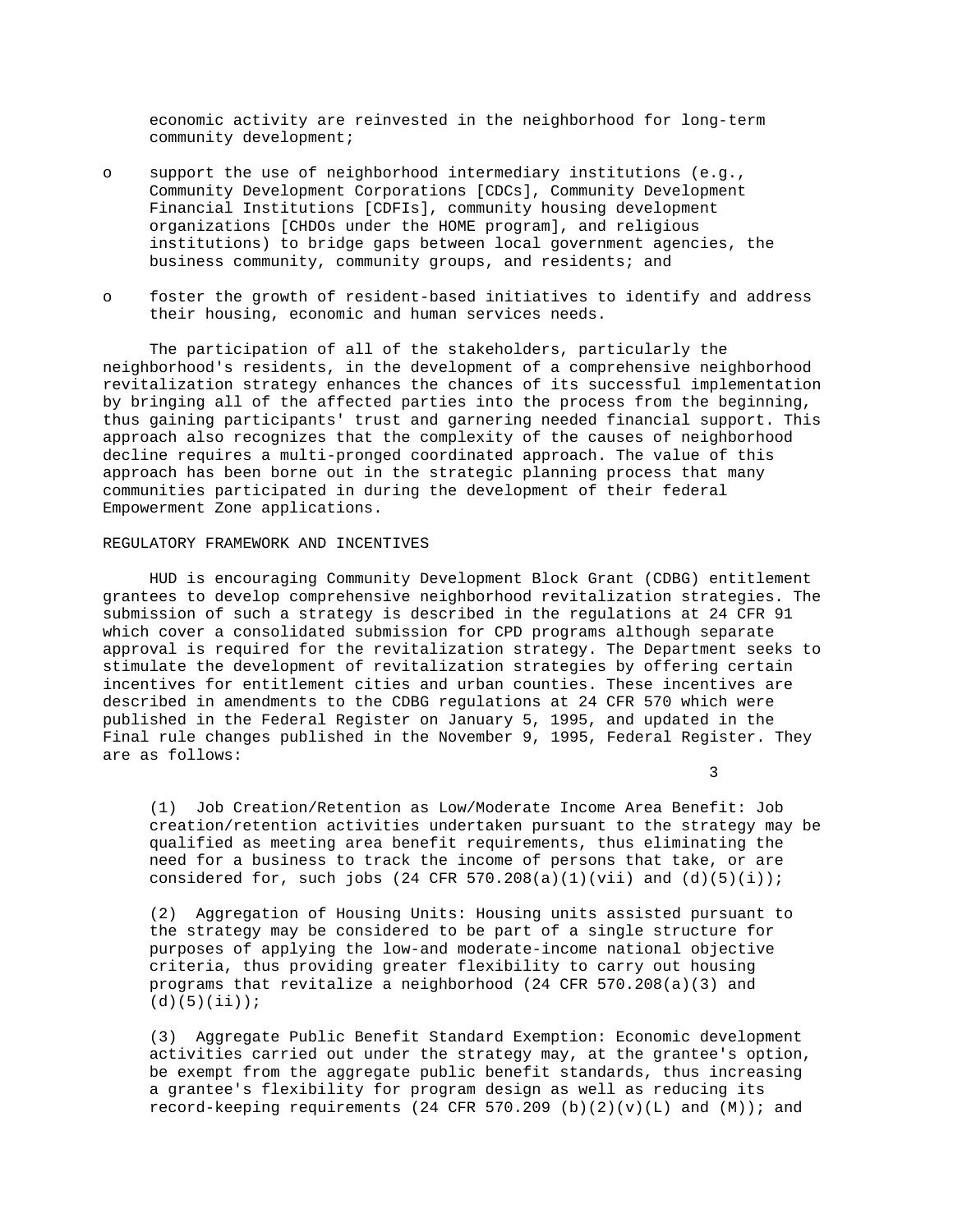(4) Public Service Cap Exemption: Public services carried out pursuant to the strategy by a Community-Based Development Organization will be exempt from the public service cap  $(24$  CFR  $570.204(b)(2)(ii)$ .

 The strategy shall also be implemented in accordance with the civil rights-related program requirements stated in the Consolidated Plan rule at 24 CFR Part 91.

CONTENTS OF THE NEIGHBORHOOD REVITALIZATION STRATEGY

 A grantee's strategy should be designed to provide for the economic empowerment of the low- and moderate-income residents of a particular neighborhood and other long-term improvements within a reasonable period of time. Therefore, the strategy should clearly describe how it meets the following criteria:

- (1) Boundaries: The grantee has identified the neighborhood's boundaries for which the strategy applies. All areas within those boundaries must be contiguous.
- (2) Demographic Criteria: The designated area must be primarily residential and contain a percentage of low- and moderate-income residents that is equal to the "upper quartile percentage" (as computed by HUD pursuant to 24 CFR  $570.208(a)(1)(ii)$  or  $70$  percent, whichever is less but, in any event, not less than 51 percent;

4

- (3) Consultation: The grantee must describe how the strategy was developed in consultation with the area's stakeholders, including residents, owners/operators of businesses and Financial institutions, non-profit organizations, and community groups that are in or serve the neighborhood;
- (4) Assessment: The strategy must include an assessment of the economic conditions of the area and an examination of the opportunities for economic development improvement and the problems likely to be encountered;
- (5) Economic Empowerment: There must be a realistic development strategy and implementation plan to promote the area's economic progress focusing on activities to create meaningful jobs for the unemployed and low- and moderate-income residents of the area (including jobs created by HUD-assisted efforts) as well as activities to promote the substantial revitalization of the neighborhood; and
- (6) Performance Measurements: The strategy must identify the results (e.g., physical improvements, social initiatives and economic empowerment) expected to be achieved, expressing them in terms that are readily measurable. This will be in the form of "benchmarks."

# LEVEL OF DETAIL

 In order to avoid an unnecessary burden for the grantee in describing its strategy in the Consolidated Plan, the grantee may refer to specific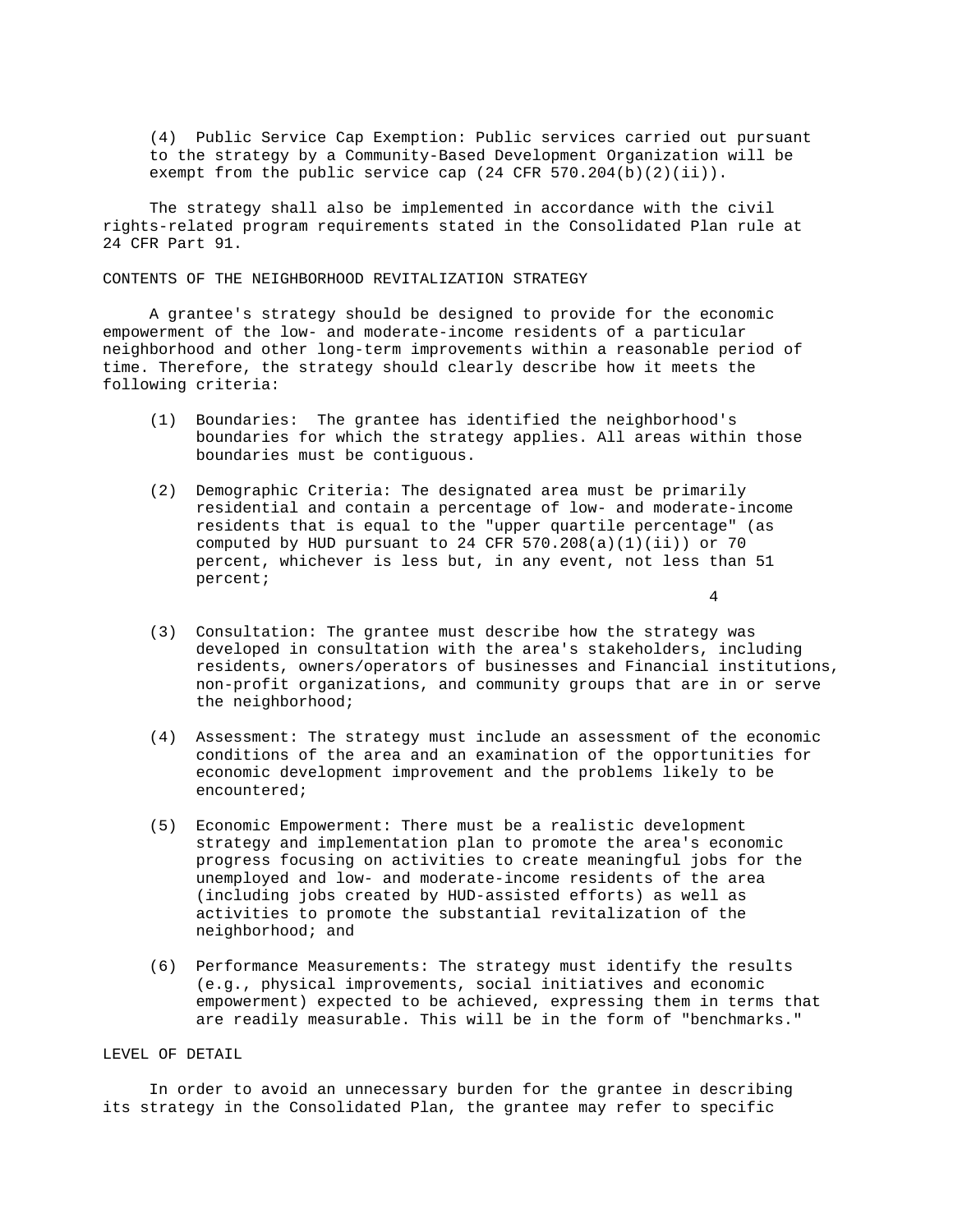portions of other documents that HUD has access to for this purpose. The grantee will only need to provide additional information to the extent that sufficient detail is not already contained in such existing documents in order that HUD may determine that each of the criteria in the "Contents" section of this Notice has been met.

 Since the grantee's HUD CPD Field Office representative will review the neighborhood strategy submission, the grantee should consult with its HUD representative to discuss what existing documents and information the grantee will be relying on for its submission and what additional information HUD will need to make this approval.

 While the grantee need not formally commit itself to the use of CDBG funds (or other resources it expects to receive from HUD) for future years, it will need to show in each year's Action Plan the specific activities it plans to assist with any of the HUD formula program funds covered in the Consolidated Plan for that year, clearly identifying those that it will apply in pursuit of its strategy to revitalize the area.

 $\sim$  5

### HUD PARTNERSHIP APPROVAL PROCESS

 HUD expects to approve neighborhood revitalization strategies that are submitted by a CDBG grantee as part of its Consolidated Plan, or an amendment, if the proposed strategy describes how it will meet the criteria outlined in the "Contents" section above.

 Any Federally-designated Empowerment Zone (EZ) or Enterprise Community (EC) located within an entitlement community will be presumed by the HUD CPD Field Office to meet the above criteria and will be approved by HUD, at the request of the grantee, without further review. Those entitlement grantees that submitted applications for designation as an EZ or EC but did not receive a designation should be able to meet these criteria, but may not yet have developed the necessary benchmarks.

 Grantees and their HUD CPD field office representatives should work together in developing revitalization strategies that meet these guidelines. HUD's review of strategies shall place particular importance on the grantee's capacity, the likelihood that the planned actions will result in economic revitalization, and the extent to which the strategy reflects coordination with other public and private resources. HUD encourages innovative and creative strategies that promote the active and meaningful participation of the stakeholders throughout the development and implementation of the plan because HUD is interested in strategies that not only will successfully revitalize the neighborhood but will also economically empower its residents.

 In the event HUD believes that a grantee's submission is unlikely to achieve measurable progress in addressing the needs of the neighborhood, HUD will provide necessary technical assistance to the grantee to try to arrive at a consensus of what would constitute a "reasonable" strategy given the needs of the neighborhood and level of resources available. If after such technical assistance, HUD and the grantee remain apart in their assessment of what is a realistic strategy, HUD has the option of not approving the strategy.

 The strategy may be submitted as part of the grantee's Consolidated Plan or may be submitted as an amendment to it. When applicable, HUD's approval of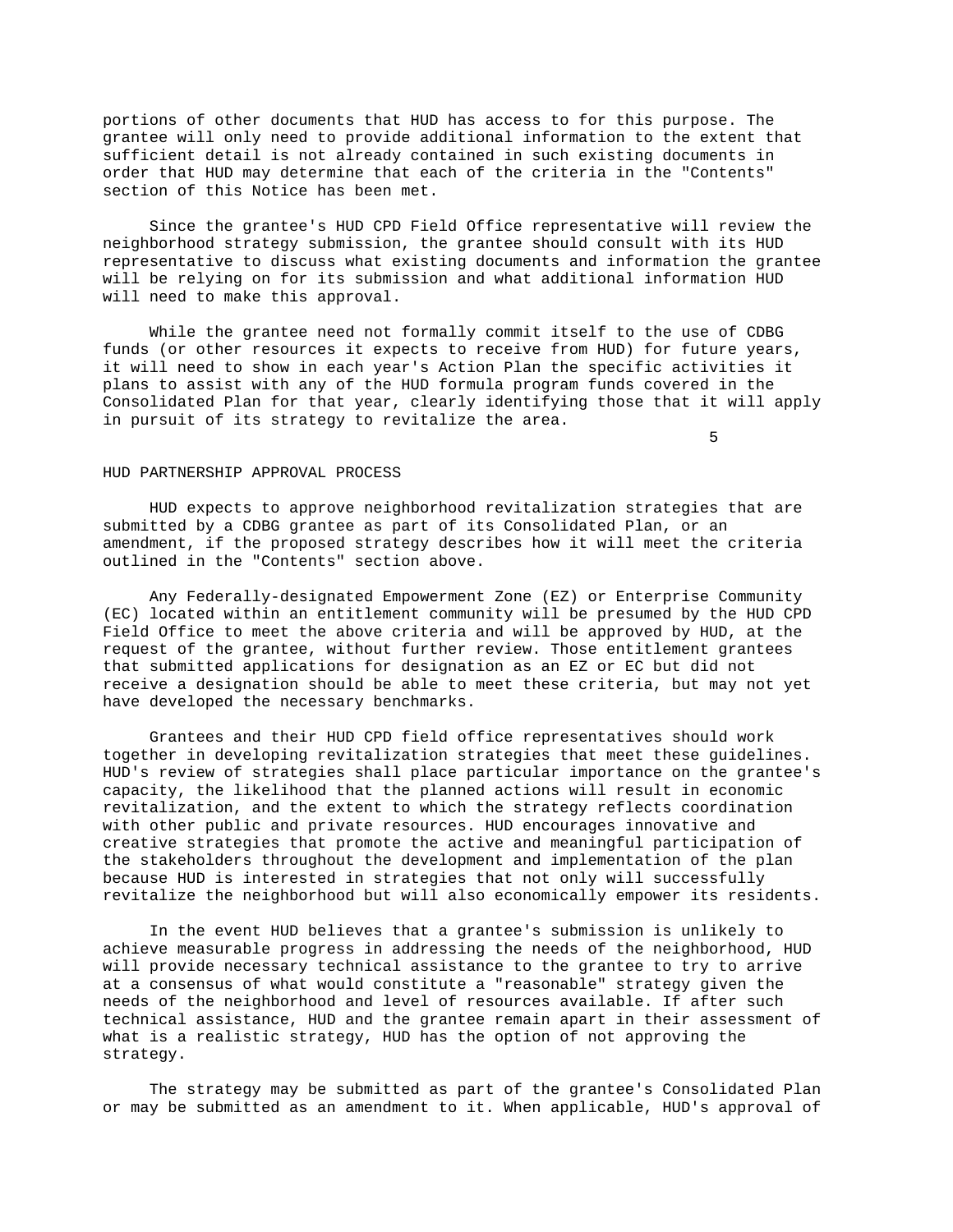the jurisdiction's Consolidated Plan will also state its approval of the revitalization strategy. HUD will not hold up approval of the Consolidated Plan if the revitalization strategy cannot be concurrently approved without delaying the funding of the grant programs covered by the plan. In any event, HUD's approval of a strategy for this purpose must be expressly stated.

### PERFORMANCE MEASUREMENTS - BASELINES AND BENCHMARKS

 HUD expects to approve strategies that will achieve substantial improvements in the delineated neighborhood area and will create meaningful levels of economic opportunities for residents during the time frame of that grantee's approved Consolidated Plan, generally a five year period. However, HUD does not require that a neighborhood be fully revitalized

<u>6</u> and the contract of the contract of the contract of the contract of the contract of the contract of the contract of the contract of the contract of the contract of the contract of the contract of the contract of the co

within that five year period, but that the level of improvements will be substantial. Once HUD approves a revitalization strategy, the grantee may assume that this approval is in effect for the full time period of the strategy, provided that both the grantee and HUD agree that reasonable progress is being made in its implementation. In order for HUD to be able to gauge the effectiveness of the strategy, the strategy will need to provide baseline needs information for the area and set benchmark projections initially indicating the results that it hopes to achieve in addressing those needs over the period it expects will be needed to revitalize the area. Actual performance information will need to be submitted on an ongoing basis.

 The benchmarks for this pulse should be readily measurable and specific enough to show expected outputs by the grantee and should clearly represent positive steps toward the desired ultimate outcome: economic revitalization of the designated area. Each year following HUD's approval of the strategy, HUD will expect the grantee to identify in its Action Plan for that year the benchmark outputs the grantee expects to achieve by the end of that year.

 The benchmarks should include measures of outputs expected to be achieved through the use of the HUD program funds together with other resources it plans to use in a coordinated fashion as part of the strategy. An example of outputs would be the number of new businesses formed or the reduction, by a certain number or percentage, of persons on welfare. Since the benchmarks are to reflect the expected level of accomplishments at the end of each program year, they must be measurable at such times.

# PERFORMANCE REPORTING

 The grantee will report progress against its benchmarks at the end of each program year. While the details of the new IDIS performance reporting system are not yet fully developed at this time, provision will be made in this system for the reporting of accomplishments, including performance against the grantee's own established benchmarks. For grantees with Federally-designated EZs or ECs that received HUD approval for a neighborhood revitalization strategy, reports that are required as part of the EZ/EC process shall suffice for purposes of reporting under this Notice.

### PERFORMANCE REVIEW

 HUD will review a grantee's progress at the end of each program year based upon information in the grantee's performance reports and, when appropriate, information from on-site monitoring.